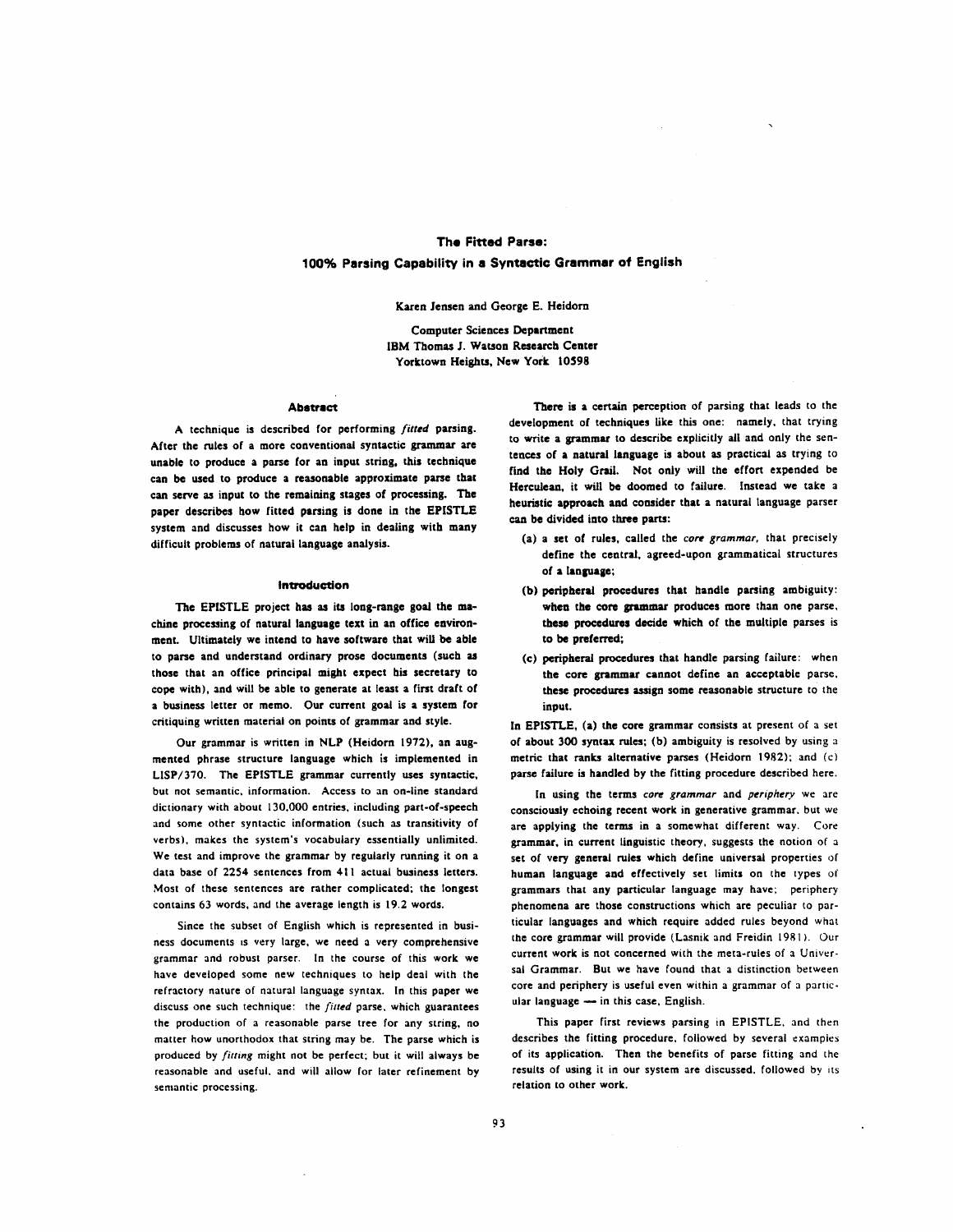### Parsing in **EPISTLE**

EPISTLE's parser is written in the NLP programming language, which works with augmented phrase structure rules and with attribute-value records, which are manipulated by the rules. When NLP is used to parse natural language text, the records describe constituents, and the rules put these constituents together to form ever larger constituent (or record) structures. Records contain all the computational and linguistic information associated with words, with larger constituents, and with the parse formation. At this time our grammar is sentence-based; we do not, for instance, create record structures to describe paragraphs. Details of the EPISTLE system and of its core grammar may be found in Miller et al., 1981, and Heidorn et al., 1982.

A close examination of parse trees produced by the core grammar will often reveal branch attachments that are not quite right: for example, semantically incongruous prepositional phrase attachments. In line with our pragmatic parsing philosophy, our core grammar is designed to produce unique approximate parses. (Recall that we currently have access only to syntactic and morphological information about constituents.) In the cases where semantic or pragmatic information is needed before a proper attachment can be made, rather than produce a confusion of multiple parses we force the grammar to try to assign a single parse. This is usually done by forcing some attachments to be made to the closest, or rightmost, available constituent. This strategy only rarely impedes the type of grammar-checking and style-checking that we are working on. And we feel that a single parse with a consistent attachment scheme will yield much more easily to later semantic processing than would a large number of different structures.

The rules of the core grammar (CG) produce single approximate parses for the largest percentage of input text. The CG can always be improved and its coverage extended; work on improving the EPISTLE CG is continual. But the coverage of a core grammar will never reach 100%. Natural language is an organic symbol system; it does not submit to cast-iron control. For those strings that cannot be fully parsed by rules of the core grammar we use a heuristic *best fit* procedure that produces a reasonable parse structure.

#### The Fitting **Procedure**

The fitting procedure begins after the CG rules have been applied in a bottom-up, parallel fashion, but have failed to produce an S node that covers the string. At this point, as a by-product of bottom-up parsing, records are available for inspection that describe the various segments of the input string from many perspectives, according to the rules that have been applied. The term *fitting* has to do with selecting and fitting these pieces of the analysis together in a reasonable fashion.

The algorithm proceeds in two main stages: first, a *head constituent* is chosen; next, *remaining constituents* are fitted in. In our current implementation, candidates for the head are tested preferentially as follows, from most to least desirable:

- (a) VPs with tense and subject;
- (b) VPs with tense but no subject:
- (c) segments other than VP:
- (d) untensed VPs.

If more than one candidate is found in any category, the one preferred is the widest (covering most text). If there is a tie

for widest, the leftmost of those is preferred. If there is a tie for leftmost, the one with the best value for the parse metric is chosen. If there is still a tie (a very unlikely case), an arbitrary choice is made. (Note that we consider a VP to be any segment of text that has a verb as its head element.)

The fitting process is complete if the head constituent covers the entire input string (as would be the case if the string contained just a noun phrase, for example, "Salutations and congratulations"). If the head constituent does not cover the entire string, remaining constituents are added on either side. with the following order of preference:

- (a) segments other than VP;
- (b) untensed VPs:
- (c) tensed VPs.

As with the choice of head. the widest candidate is preferred at each step. The fit moves outward from the head. both leftward to the beginning of the string, and rightward to the end. until the entire input string has been fitted into a best approximate parse tree. The overall effect of the fitting process is to select the largest chunk of sentence-like material within a text string and consider it to be central, with left-over chunks of text attached in some reasonable manner.

As a simple example, consider this text string which appeared in one of our EPfSTLE data base letters:

"Example: 75 percent of \$250.00 is \$187.50."

Because this string has a capitalized first word and a period at its end. it is submitted to the core grammar for consideration as a sentence. But it is not a sentence, and so the CG will fail to arrive at a completed parse. However. during processing. the CG will have assigned many structures to its many substrings. Looking for a head constituent among these structures, the fitting procedure will first seek VPs with tense and subject. Several are present: "\$250.00 is". "percent of \$250.00 is", "\$250.00 is \$187.50". and so on. The widest and leftmost of these VP constituents is the one which covers the string "75 percent of \$250.00 is \$187.50", so it will be chosen as head.

The fitting process then looks for additional constituents to the left, favoring ones other than VP. [t finds first the colon, and then the word "Example". In this string the only constituent following the head is the final period, which is duly added. The complete fitted parse is shown in Figure I.

The form of parse tree used here shows the top-down structure of the string from left to right, with the terminal nodes being the last item on each line. At each level of the tree (in a vertical column), the head element of a constituent is marked with an asterisk. The other elements above and below are pre- and post-modifiers. The highest element of the trees shown here is FITTED, rather than the more usual SENT. (It is important to remember that these parse diagrams are only shorthand representations for the NLP record structures, which contain an abundance of information about the string processed.)

The tree of Figure I. which would be lost if we restricted ourselves to the precise rules of the core grammar, is now available for examination, for grammar and style checking, and ultimately for semantic interpretation. It can take its place in the stream of continuous text and be analyzed for what it is -a sentence fragment, interpretable only by reference to other sentences in context.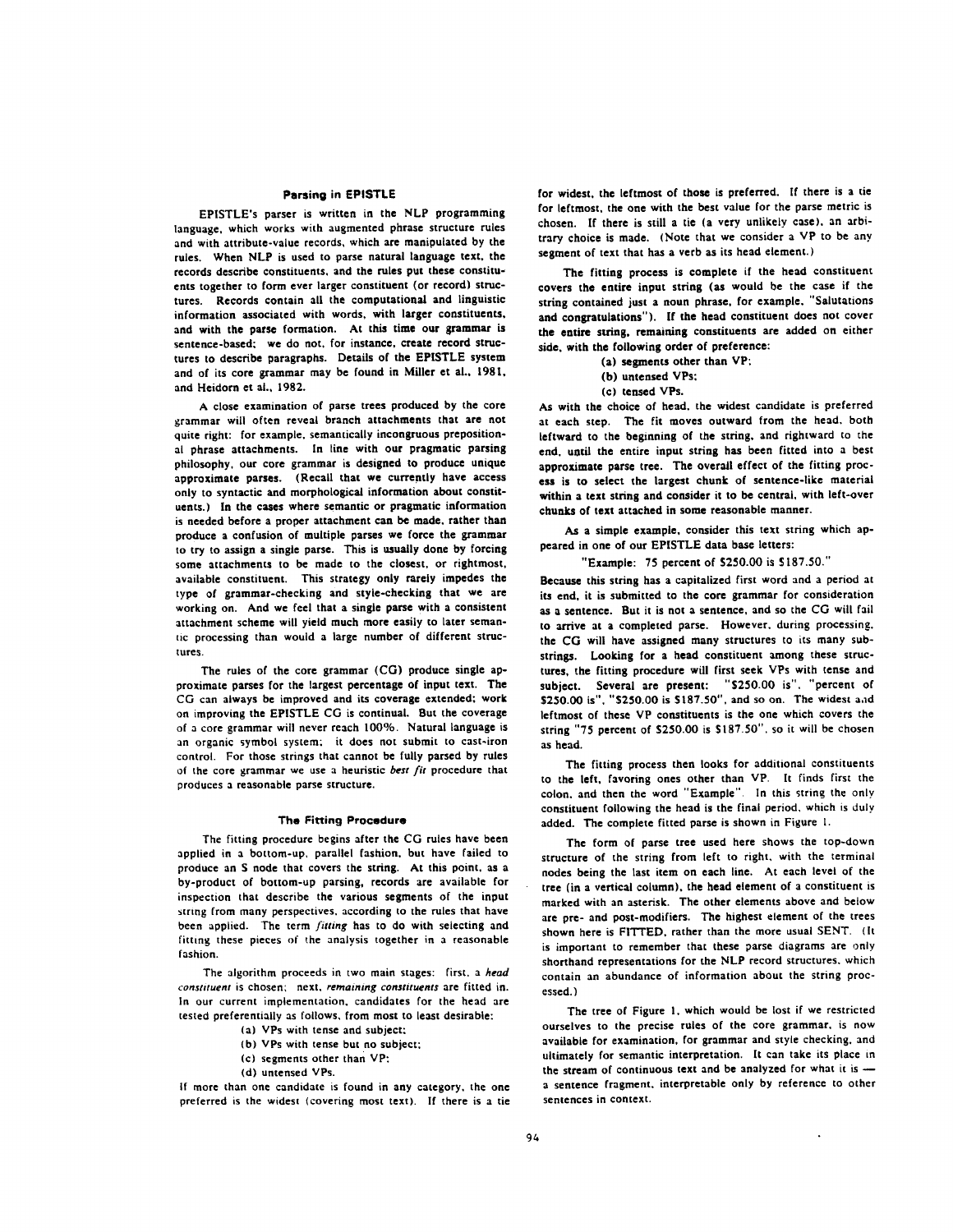

Figure 1. An example fitted parse tree.



Figure 2. Fitted noun phrase (fragment).





#### **Further Examples**

The fitted parse approach can help to deal with many difficult natural language problems, including fragments, difficult cases of ellipsis, proliferation of rules to handle single phenomena, phenomena for which no rule seems adequate, and punctuation horrors. Each of these is discussed here with examples.

Fragments. There are many of these in running text; they are frequently NPs, as in Figure 2, and include common greetings, farewells, and sentiments. (N.b., all examples in this paper are taken from the EPISTLE data base.)

Difficult cases of ellipsis. In the sentence of Figure 3, what we really have at a semantic level is a conjunction of two propositions which, if generated directly, would read: "The Annual Commission Statement total should be \$14,682.61; the Annual Commission Statement total should not be \$14.682.67." Deletion processes operating on the second proposition are lawful (deletion of identical elements), but massive. It would be unwise to write a core grammar rule that routinely allowed negativized NPs to follow main clauses. because:

- (a) the proper analysis of this sentence would be obscured: some pieces  $-$  namely, the inferred concepts  $-$  are missing from the second part of the surface sentence:
- (b) the linguistic generalization would be lost: any two conjoined propositions can undergo deletion of identical (recoverable) elements.

A fitted parse such as Figure 3 allows us to inspect the main clause for syntactic and stylistic deviances, and at the same time makes clear the breaking point between the two propositions and opens the door for a later semantic processing of the elided elements.

Proliferation of rules to handle single phenomena. There are some English constructions which, although they have a fairly simple and unitary form, do not hold anything like a unitary ordering relation within clause boundaries. The vocative is one of these:

(a) Bill, I've been asked to clarify the enclosed letter.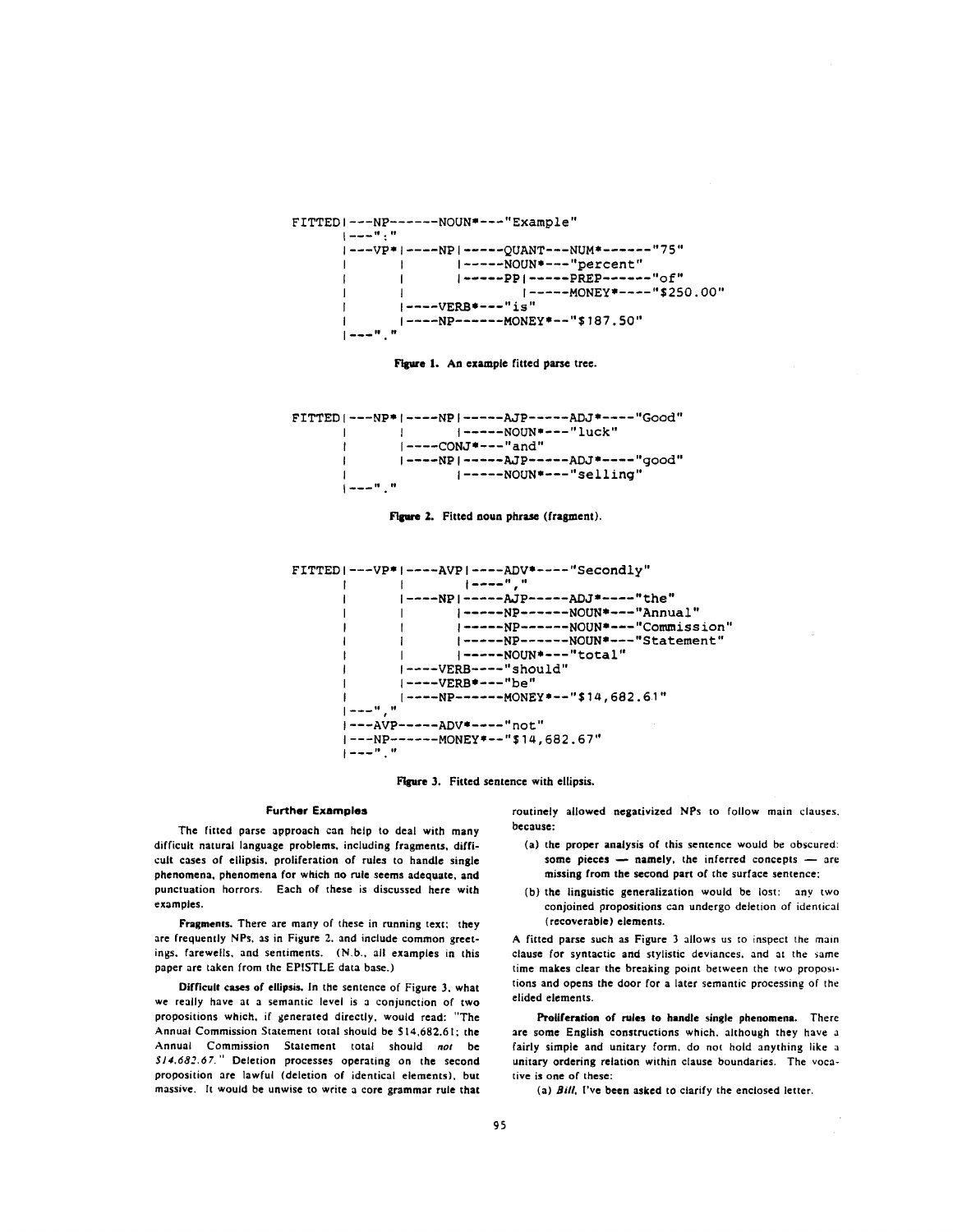```
FITTED | --- NP ------ NOUN *--- "Bill"
     1 - - -","
     1 - -\frac{1}{2} = 1 - -\frac{1}{2} = - \frac{1}{2} = - \frac{1}{2} = \frac{1}{2} = \frac{1}{2} = \frac{1}{2} = \frac{1}{2} = \frac{1}{2} = \frac{1}{2} = \frac{1}{2} = \frac{1}{2} = \frac{1}{2} = \frac{1}{2} = \frac{1}{2} = \frac{1}{2} = \frac{1}{2} = \frac1---VERB---"'ve"1 - - - \text{VERB} --- "been"| ---- VERB *--- "asked"
                    |----INFCL|--INFTO---"to"
                                        I--VERB*---"clarify"
                                        1 - NP1 - --- AJP---ADJ*---\mathbf{1}|-----AJP-----VERB*---"enclosed"
     \mathbf{I}i-----NOUN*---"letter"
     \overline{\phantom{a}}1 - -1
```




Figure 5. Fitted conjunction of noun phrase with clause.

(b) I've been asked.  $Bill$ , to clarify the enclosed letter.

(c) I've been asked to clarify the enclosed letter, Bill. In longer sentences there would be even more possible places to insert the vocative, of course.

Rules could be written that would explicitly allow the placement of a proper name, surrounded by commas, at different positions in the sentence - a different rule for each position. But this solution lacks elegance, makes a simple phenomenon seem complicated, and always runs the risk of overlooking yet one more position where some other writer might insert a vocative. The parse fitting procedure provides an alternative that preserves the integrity of the main clause and adds the vocative at a break in the structure, which is where it belongs. as shown in Figure 4. Other similar phenomena, such as parenthetical expressions, can be handled in this same fashion.

Phenomena for which no rule seems adequate. The sentence "Good luck to you and yours and I wish you the very best in your future efforts." is, on the face of it, a conjunction of a noun phrase (or NP plus PP) with a finite verb phrase. Such constructions are not usually considered to be fully grammatical, and a core grammar which contained a rule describing this construction ought probably to be called a faulty grammar. Nevertheless, ordinary English correspondence abounds with strings of this sort, and readers have no difficulty construing

them. The fitted parse for this sentence in Figure 5 presents the finite clause as its head and adds the remaining constituents in a reasonable fashion. From this structure later semantic processing could infer that "Good luck to you and yours" really means "I express/send/wish good luck to you and vours" - a special case of formalized, ritualized ellipsis.

Punctuation horrors. In any large sample of natural language text, there will be many irregularities of punctuation which, although perfectly understandable to readers, can completely disable an explicit computational grammar. In business text these difficulties are frequent. Some can be caught and corrected by punctuation checkers and balancers. But others cannot, sometimes because, for all their trickiness, they are not really wrong. Yet few grammarians would care to dignify, by describing it with rules of the core grammar, a text string like:

"Options: A1-(Transmitter Clocked by Dataset) B3-(without the 605 Recall Unit) C5-(with ABC Ring Indicator) D8-(without Auto Answer) E10-(Auto Ring Selective)."

Our parse fitting procedure handles this example by building a string of NPs separated with punctuation marks, as shown in Figure 6. This solution at least enables us to get a handle on the contents of the string.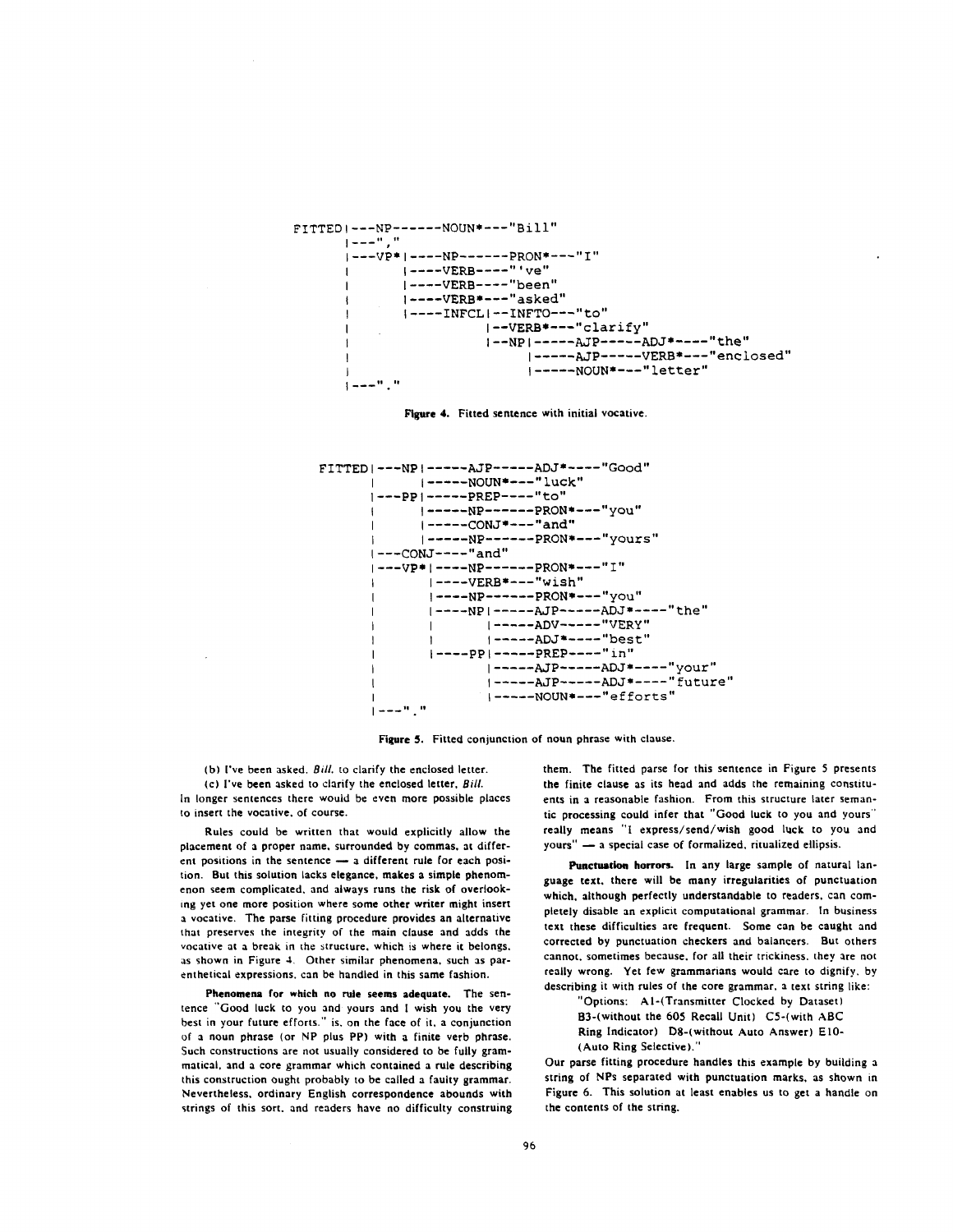```
FITTED | --- NP ------ NOUN *--- "Options"
1 - -1|---NP------NOUN*---"A1"
j ===""="
1 - - -" ("
|---NP|-----NP------NOUN*---"Transmitter"
       j-----NOUN *--- "Clocked"
 -PP| -----PREP----"by"
|---NP------NOUN*---"B3"
 - - -11 - 11
i-----PREP----"without"
        |-----AJP-----ADJ*----"the"<br>|----AJP-----ADJ*----"the"<br>|----QUANT---NUM*----"605"
         -----NP------NOUN*---"Recall"
        I----NOUN*---"Unit"
        1 - - -")"
| ---NP------NOUN*---"C5"
 ___W^_"
----------" ("
       i------ PREP---- "with"
       |-----NP------NOUN*---"ABC"
       |-----NP------NOUN*---"Ring"
       |-----NOUN*---"Indicator'
       1 - - - -<sup>11</sup>
|---NP------NOUN*---"D8"
; ___;;<u>*</u>_..
 ---PPI-----"("
       1---PREP---"with out"|-----NP------NOUN*---"Auto"
       I-----NOUN*---"Answer"
       1 - - - - -<sup>11</sup>)<sup>11</sup>
|---NP------NOUN*---"E10"
1 - -1.<br>. ---NP . -----" ("
       1-----NP------NOUN*---"Auto"
       1 - - -NP ------NOUN *---"Ring"
       |-----NOUN*---"Selective"
       1 - - - - - ")<br>"
 - - ^{\prime\prime}.
```
Figure 6. Fitted list.

## **Benefits**

There are two main benefits to be gained from using the fitted parse approach. First, it allows for syntactic processing - for our purposes, grammar and style checking - to proceed in the absence of a perfect parse. Second, it provides a promising structure to submit to later semantic processing routines. And parenthetically, a fitted parse diagram is a great aid to rule debugging. The place where the first break occurs between the head constituent and its pre- or post-modifiers usually indicates fairly precisely where the core grammar failed.

It should be emphasized that a fitting procedure cannot be used as a substitute for explicit rules, and that it in no way lessens the importance of the core grammar. There is a tight interaction between the two components. The success of the fitted parse depends on the accuracy and completeness of the core rules; a fit is only as good as its grammar.

#### Results

In December of 1981, the EPISTLE grammar, which at that time consisted of about 250 grammar rules and did not

include the fitted parsing technique, was run on the data base of 2254 sentences from business letters of various types. The input corpus was very raw; it had not been edited for spelling or other typing errors, nor had it been manipulated in any way that might have made parsing easier.

At that time the system failed to parse 832, or  $36\%$ , of the input sentences. (It gave single parses for 41%, double parses for 11%, and 3 or more parses for 12%.) Then we added the fitting procedure and also worked to improve the core grammar.

Concentrating only on those 832 sentences which in December failed to parse, we ran the grammar again in July, 1982, on a subset of 163 of them. This time the number of core grammar rules was 300. Where originally the CG could parse none of these 163 sentences, this time it yielded parses (mostly single or double) for 109 of them. The remaining 54 were handled by the fitting procedure.

Close analysis of the 54 fitted parses revealed that 14 of these sentences bypass the core grammar simply because of missing dictionary information: for example, the CG contains a rule to parse ditransitive VPs (indirect object-taking VPs